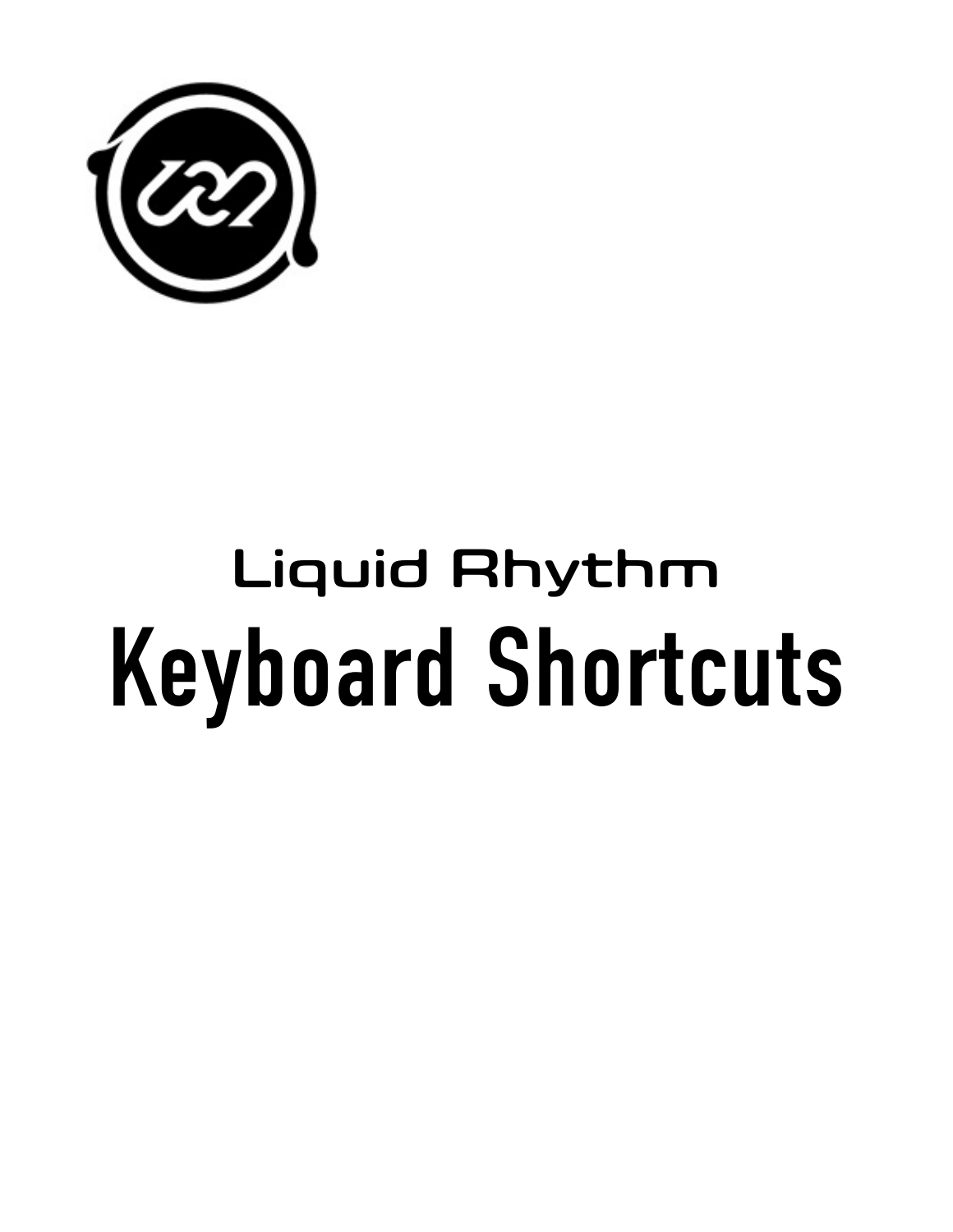| <b>TRANSPORT TOOLBAR</b>                                      | <b>Keyboard Shortcuts</b>                    |                                     |  |
|---------------------------------------------------------------|----------------------------------------------|-------------------------------------|--|
|                                                               | <b>MAC</b>                                   | <b>PC</b>                           |  |
| <b>Rewind To Start</b>                                        | Enter                                        | Enter                               |  |
| <b>Backward One Bar</b>                                       |                                              |                                     |  |
| <b>Forward One Bar</b>                                        | $\mathbf{a}$                                 | $\epsilon$                          |  |
| <b>Play/Pause</b>                                             | û + Spacebar                                 | Shift + Spacebar                    |  |
| <b>Play/Stop</b>                                              | Spacebar                                     | Spacebar                            |  |
| <b>Record</b>                                                 |                                              |                                     |  |
| Overdub                                                       | Left Click on Icon                           | Left Click on Icon                  |  |
| <b>Enables/Disables Follow</b>                                | $*F$                                         | $Ctrl + F$                          |  |
| <b>Enables/Disables Loop To Region</b><br><b>To Selection</b> | Options > Toggle Loop on/off                 | Options > Toggle Loop on/off        |  |
| <b>Lock Loop to Selection</b>                                 | Options > Lock Loop To<br>Selection          | Options > Lock Loop To<br>Selection |  |
| <b>Enables/Disables MIDI</b><br><b>Keyboard</b>               | $\mathbb{R} + \hat{\mathbb{R}} + \mathsf{K}$ | $Ctrl + Shift + K$                  |  |
| <b>Edit Midi Map</b>                                          | $*M$                                         | $Ctrl + M$                          |  |
| <b>Arranger Window</b>                                        | $* 0$                                        | $Ctrl + 0$                          |  |
| <b>Beat Builder</b>                                           | $*1$                                         | $Ctrl + 1$                          |  |
| <b>Beatweaver Generator</b><br><b>Window</b>                  | $* 2$                                        | $Ctrl + 2$                          |  |
| <b>Library Browser Window</b>                                 | $*3$                                         | $Ctrl + 3$                          |  |
| <b>Molecule Tools Window</b>                                  | $*4$                                         | $Ctrl + 4$                          |  |
| <b>Mixer Window</b>                                           | $*5$                                         | $Ctrl + 5$                          |  |
| <b>Beatform Map</b>                                           | $*6$                                         | $Ctrl + 6$                          |  |
| <b>Barform Map</b>                                            | $*7$                                         | $Ctrl + 7$                          |  |

| THE ARRANGE PAGE                                      | <b>Keyboard Shortcuts</b>                                      |                                                                |
|-------------------------------------------------------|----------------------------------------------------------------|----------------------------------------------------------------|
| <b>SHORTCUTS (REGIONS)</b>                            | <b>MAC</b>                                                     | <b>PC</b>                                                      |
| <b>Playhead To Loop Start</b>                         | Enter                                                          | Enter                                                          |
| <b>Duplicate a Region</b>                             | $*D$                                                           | Ctrl + Drag                                                    |
| Swap a Region                                         | $*$ + Drag                                                     | $Alt + Drag$                                                   |
| Merge a Region                                        | $* \sim + \text{ Drag}$                                        | $Ctrl + Alt + Drag$                                            |
| <b>Select All Regions</b>                             | $* A$                                                          | $Ctrl + A$                                                     |
| <b>Deselect All Regions</b>                           | $\mathbb{R} + \hat{v} + A$                                     | $Ctrl + Shift + A$                                             |
| <b>Move Focus</b>                                     | $\uparrow \quad \downarrow \quad \leftarrow \quad \rightarrow$ | $\uparrow \quad \downarrow \quad \leftarrow \quad \rightarrow$ |
| <b>InLine Edit Mode</b>                               | $*E$                                                           | $Ctrl + E$                                                     |
| <b>Toggle Between Pencil and</b><br><b>Paintbrush</b> | $\mathcal{H} + \hat{v} + E$                                    | $Ctrl + Shift + E$                                             |
| Mute and Un-mute notes within a<br>region             | $\mathbb{R} + \hat{\mathbb{R}} + M$                            | $Ctrl + Shift + M$                                             |

| <b>Move Selected Regions Mode</b>                                        | Ctrl + $\uparrow \quad \downarrow \quad \leftarrow \rightarrow$<br>$\sim$ + 1 $\downarrow$ $\leftarrow$ $\rightarrow$ |                                   |
|--------------------------------------------------------------------------|-----------------------------------------------------------------------------------------------------------------------|-----------------------------------|
| <b>THE ARRANGE PAGE</b>                                                  | <b>Mouse Shortcuts</b>                                                                                                |                                   |
| <b>SHORTCUTS (REGIONS)</b>                                               | <b>MAC</b>                                                                                                            | <b>PC</b>                         |
| Move a Region                                                            | Drag (On a Region)                                                                                                    | Drag (On a Region)                |
| <b>Pop-Up Menu</b>                                                       | Right-Click / Ctrl + Left Click                                                                                       | <b>Right-Click</b>                |
| <b>Vertical Scroll</b>                                                   | <b>Scroll Wheel</b>                                                                                                   | <b>Scroll Wheel</b>               |
| <b>Horizontal Scroll</b>                                                 | û + Scroll Wheel                                                                                                      | Shift + Scroll Wheel              |
| <b>THE ARRANGE PAGE</b>                                                  | <b>Keyboard Shortcuts</b>                                                                                             |                                   |
| SHORTCUTS (ZOOM)                                                         | <b>MAC</b>                                                                                                            | <b>PC</b>                         |
| <b>Incrementally Zoom-In On Focus</b><br><b>Region</b>                   | $* + +$                                                                                                               | $Ctrl + +$                        |
| <b>Incrementally Zoom-Out On Focus</b><br><b>Region</b>                  | $* -$                                                                                                                 | $Ctrl + -$                        |
| Zoom To Single/Multiple<br><b>Selection</b>                              | $*R$                                                                                                                  | $Ctrl + R$                        |
| <b>Zoom Out To Maximum</b>                                               | $\mathbb{R} + \hat{v} + R$                                                                                            | $Ctrl + Shift + R$                |
| <b>Zoom To Default</b>                                                   | $*$ + B                                                                                                               | $Ctrl + B$                        |
| <b>THE ARRANGE PAGE</b>                                                  | <b>Mouse Shortcuts</b>                                                                                                |                                   |
| <b>SHORTCUTS (ZOOM)</b>                                                  | <b>MAC</b>                                                                                                            | <b>PC</b>                         |
| <b>Horizontal Zoom</b>                                                   | Scroll Wheel + $\#$                                                                                                   | Scroll Wheel + Ctrl               |
| <b>Vertical Zoom</b>                                                     | Scroll + $\sim$                                                                                                       | <b>Scroll Wheel</b>               |
| <b>Bi-Directional Zoom</b>                                               | Scroll Wheel + $\mathbb{R}$ + $\sim$                                                                                  | Scroll Wheel + Ctrl + Alt         |
| <b>InLine Edit</b>                                                       |                                                                                                                       |                                   |
| <b>Adjust The Pico Off-set Of</b><br><b>Selected Notes</b>               | Scroll Wheel + $\hat{v}$ + $\sim$                                                                                     | Scroll Wheel + Shift + Alt        |
| <b>Adjust The Velocity Of</b><br><b>Selected Notes</b>                   | Scroll Wheel + $\hat{v}$ + $\#$                                                                                       | Scroll Wheel + Shift + Ctrl       |
| <b>Channel Headers</b>                                                   |                                                                                                                       |                                   |
| <b>Exclusive Solo (Single Tracks)</b>                                    | Left-Click                                                                                                            | Left-Click                        |
| <b>Disable Multiple Tracks That Are</b><br><b>Currently In Solo Mode</b> | $\hat{u}$ + Left-Click + $\frac{1}{2}$                                                                                | Shift + Left-Click + $\vert$ 5    |
| <b>Enable/Disable Mute</b><br>(Single Tracks)                            | Left-Click                                                                                                            | Left-Click                        |
| <b>Enable/Disable Mute</b><br>(Multiple Tracks)                          | $\hat{v}$ + Left-Click + $\vert$ M                                                                                    | Shift + Left-Click + $\mathbb{M}$ |
| <b>Enable/Disable Record</b><br>(Single Tracks)                          | Left-Click                                                                                                            | Left-Click                        |
| <b>Enable/Disable Record</b><br>(Multiple Tracks)                        | û + Left-Click + F                                                                                                    | Shift + Left-Click +              |
| <b>Reset Pan Value To Zero</b>                                           | $\mathcal{H}$ + Left-Click                                                                                            | Ctrl + Left-Click                 |
| <b>Reset Fader dB Value To Zero</b>                                      | $*$ + Left-Click                                                                                                      | Ctrl + Left-Click                 |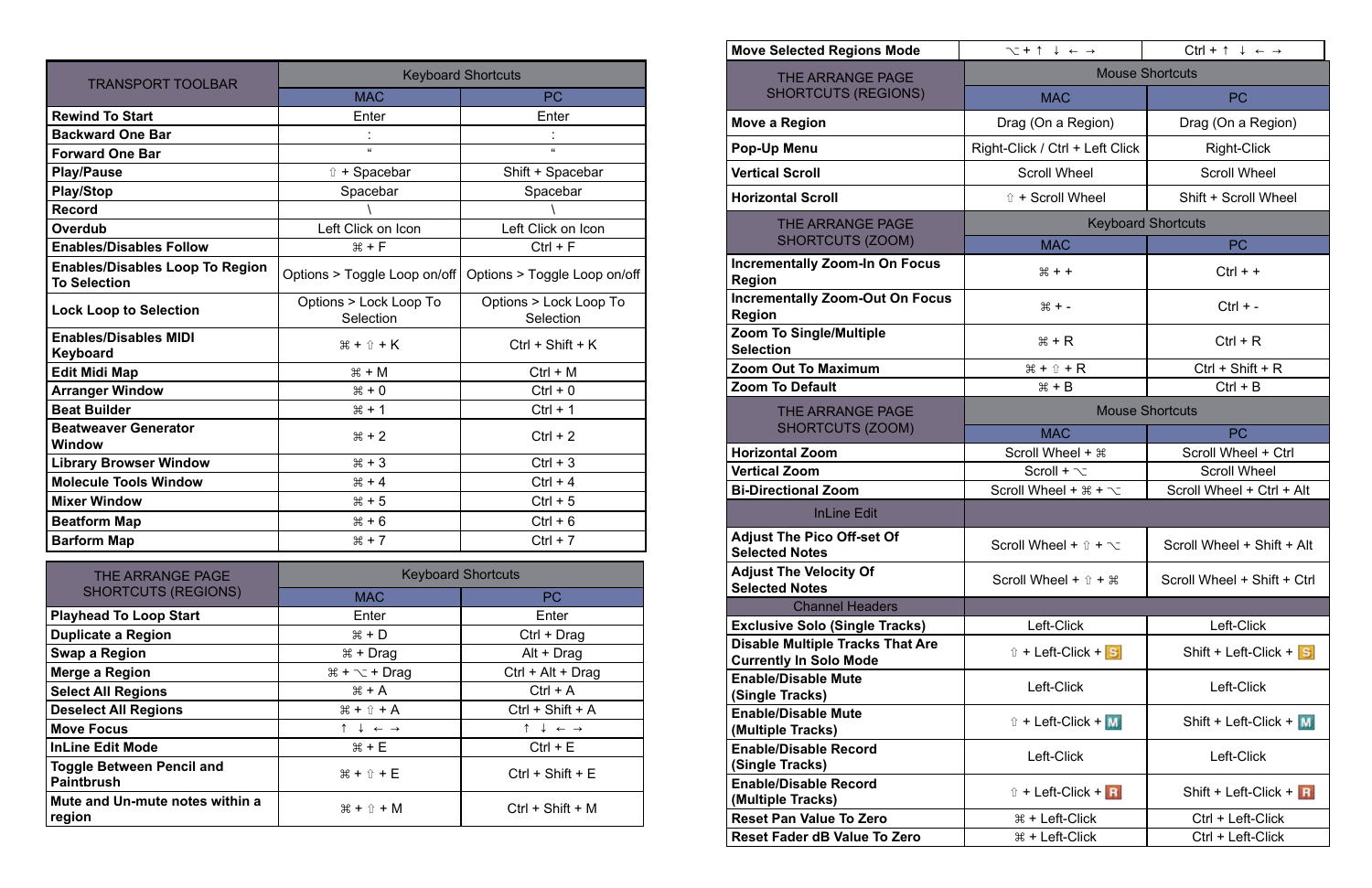| <b>LIBRARY BROWSER</b>      | <b>Keyboard Shortcuts</b> |               |
|-----------------------------|---------------------------|---------------|
|                             | <b>MAC</b>                | <b>PC</b>     |
| <b>Activate Window</b>      | $*3$                      | $Ctrl + 3$    |
| Select up/down              |                           |               |
| <b>Audition</b>             | $\leftarrow$              | $\leftarrow$  |
| <b>Stop Audition</b>        | $\rightarrow$             | $\rightarrow$ |
| <b>Select Single Voices</b> | Left-Click                | Left-Click    |

| <b>THE MIXER</b>                                                         | <b>Keyboard Shortcuts</b>             |                                    |
|--------------------------------------------------------------------------|---------------------------------------|------------------------------------|
|                                                                          | <b>MAC</b>                            | <b>PC</b>                          |
| <b>Activate Window</b>                                                   | $*5$                                  | $Ctrl + 5$                         |
| <b>Exclusive Solo (Single Tracks)</b>                                    | Left-Click                            | Left-Click                         |
| <b>Disable Multiple Tracks That Are</b><br><b>Currently In Solo Mode</b> | û + Left-Click + <mark>ਬ</mark>       | Shift + Left-Click + $\ \vec{z}\ $ |
| <b>Enable/Disable Mute</b><br>(Single Tracks)                            | Left-Click                            | Left-Click                         |
| <b>Enable/Disable Mute</b><br>(Multiple Tracks)                          | $\hat{v}$ + Left-Click + $\mathbf{M}$ | Shift + Left-Click + $\mathbf{M}$  |
| <b>Enable/Disable Record</b><br>(Single Tracks)                          | Left-Click                            | Left-Click                         |
| <b>Enable/Disable Record</b><br>(Multiple Tracks)                        | $\hat{I}$ + Left-Click + $\hat{H}$    | Shift + Left-Click + $\mathbb{E}$  |
| <b>Selecting/Deselecting</b><br>(Single Tracks)                          | Left-Click                            | Left-Click                         |
| <b>Selecting/Deselecting</b><br>(Multiple Tracks)                        | <b><math>\%</math> + Left-Click</b>   | Ctrl + Left-Click                  |
| <b>Move Selected Tracks</b><br>(Single Tracks)                           | Left-Click + Drag                     | Left-Click + Drag                  |
| <b>Reset Pan Value To Zero</b>                                           | <b><math>\%</math> + Left-Click</b>   | Ctrl + Left-Click                  |
| <b>Reset Fader dB Value To Zero</b>                                      | $\mathcal{H}$ + Left-Click            | Ctrl + Left-Click                  |

| <b>THE BEATWEAVER</b>                 | <b>Keyboard Shortcuts</b>       |                                   |
|---------------------------------------|---------------------------------|-----------------------------------|
|                                       | <b>MAC</b>                      | <b>PC</b>                         |
| <b>Activate Window</b>                | $* 2$                           | $Ctrl + 2$                        |
| <b>Deployment Bins</b>                |                                 |                                   |
| <b>Select All Deployment Bins</b>     | û + Left-Click                  | Shift + Left-Click                |
| <b>Reset All Deployment Bins</b>      | Right-Click On Beatform         | <b>Right-Click On Beatform</b>    |
| <b>Reset Deployment Bins</b>          | <b>Right-Click On Beatform</b>  | <b>Right-Click On Beatform</b>    |
| <b>Barform Wheel Map</b>              |                                 |                                   |
| <b>Activate Barform Wheel Map</b>     | $*7$                            | $Ctrl + 7$                        |
| Zoom Into Bar Generation Wheel<br>Map | Double Left-Click               | Double Left-Click                 |
| Move The Wheel Left and Right         | <b>Scroll Wheel</b>             | <b>Scroll Wheel</b>               |
| <b>Auditions Barforms</b>             | $\sim$ + Left-Click On BarForm  | Alt + Left-Click on Bar-<br>Form  |
| <b>Beatform Wheel Map</b>             |                                 |                                   |
| <b>Select A Group of Beatforms</b>    | û + Left-Click                  | Shift + Left-Click                |
| <b>Activate Beatform Wheel Map</b>    | $*6$                            | $Ctrl + 6$                        |
| <b>Auditions Beatforms</b>            | $\sim$ + Left-Click On BeatForm | Alt + Left-Click on Beat-<br>Form |

| <b>MOLECULE TOOLS</b>                   | <b>Keyboard Shortcuts</b> |                |
|-----------------------------------------|---------------------------|----------------|
|                                         | <b>MAC</b>                | <b>PC</b>      |
| <b>Activate Window</b>                  | $*4$                      | $Ctrl + 4$     |
| <b>Accent Modifiers</b>                 |                           |                |
| <b>Moving The Range Of The Handlers</b> | <b>Scroll Wheel</b>       | Scroll Who     |
| <b>Slow Precise Scroll</b>              | Scroll Wheel + û          | Scroll Wheel . |
| Randomizer                              |                           |                |
| Produce a random molecule               | $*K$                      | $Ctrl + K$     |
|                                         |                           |                |
| THE BEAT BUILDER                        | <b>Keyboard Shortcuts</b> |                |
|                                         |                           |                |

|  | <b>THE BEAT BUILDER</b> |
|--|-------------------------|
|  |                         |

**Activate Window** 

| <b>MOLECULE TOOLS</b>                   | <b>Keyboard Shortcuts</b> |                      |
|-----------------------------------------|---------------------------|----------------------|
|                                         | <b>MAC</b>                | <b>PC</b>            |
| <b>Activate Window</b>                  | $*4$                      | $Ctrl + 4$           |
| <b>Accent Modifiers</b>                 |                           |                      |
| <b>Moving The Range Of The Handlers</b> | <b>Scroll Wheel</b>       | <b>Scroll Wheel</b>  |
| <b>Slow Precise Scroll</b>              | Scroll Wheel + û          | Scroll Wheel + Shift |
| Randomizer                              |                           |                      |
| Produce a random molecule               | $*$ + K                   | $Ctrl + K$           |

| <b>THE BEAT BUILDER</b>                 | <b>Keyboard Shortcuts</b> |                      |
|-----------------------------------------|---------------------------|----------------------|
|                                         | <b>MAC</b>                | PC.                  |
| <b>Activate Window</b>                  | $*1$                      | $Ctrl + 1$           |
| <b>Accent Modifiers</b>                 |                           |                      |
| <b>Moving The Range Of The Handlers</b> | <b>Scroll Wheel</b>       | <b>Scroll Wheel</b>  |
| <b>Slow Precise Scroll</b>              | Scroll Wheel + $\hat{u}$  | Scroll Wheel + Shift |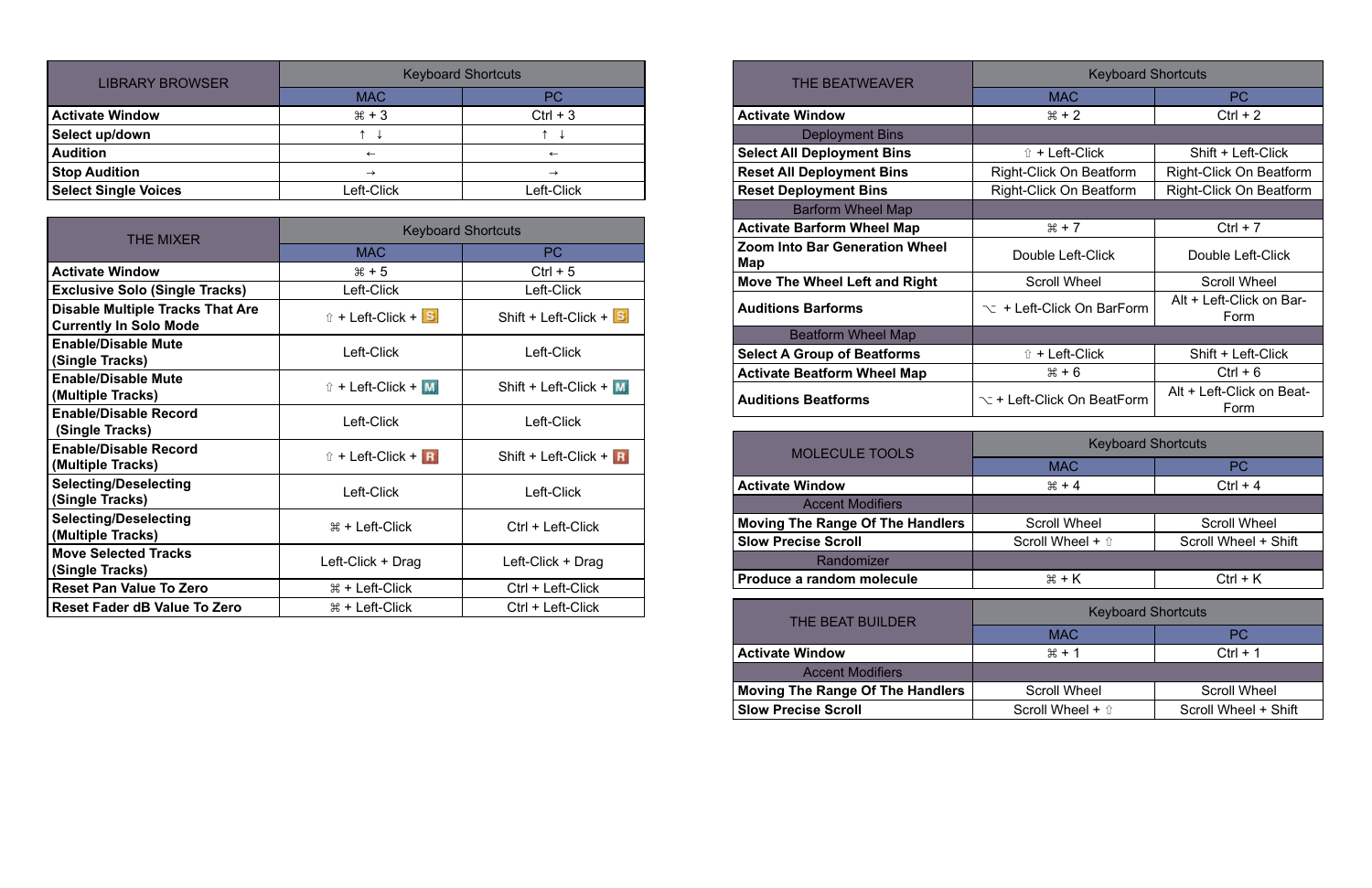| <b>MENU KEYBOARD</b>                                     | <b>Keyboard Shortcuts</b>           |                          |
|----------------------------------------------------------|-------------------------------------|--------------------------|
| <b>SHORTCUTS</b>                                         | <b>MAC</b>                          | <b>PC</b>                |
| Liquid Rhythm Menu (Mac)                                 |                                     |                          |
| <b>About Liquid Rhythm</b>                               | Liquid Rhythm > About LR            | Liquid Rhythm > About LR |
| <b>Preferences</b>                                       | $\mathcal{H}$ +,                    | Ctrl $+$ ,               |
| <b>Quit Liquid Rhythm</b>                                | $*$ + $Q$                           | $Ctrl + Q$               |
| <b>File Menu</b>                                         |                                     |                          |
| <b>Opening a New Arrange Page</b>                        | $*N$                                | $Ctrl + N$               |
| <b>Opening a Previously Saved</b><br><b>Project</b>      | $*$ + $O$                           | $Ctrl + O$               |
| <b>Opening The Recent Project</b><br><b>List</b>         | File > Open Recent                  | File > Open Recent       |
| <b>Saving A Project</b>                                  | $*S$                                | $Ctrl + S$               |
| <b>Saving A Project Under A</b><br><b>Different Name</b> | $\mathbb{R} + \hat{\mathbb{I}} + S$ | $Ctrl + Shift + S$       |
| <b>Consolidated Save</b>                                 | File > Consolidated Save            | File > Consolidated Save |
| <b>Import MIDI File</b>                                  | File > Import MIDI File             | File > Import MIDI File  |
| <b>Export To MIDI File</b>                               | File > Export MIDI File             | File > Export MIDI File  |
| <b>Quick MIDI Export</b>                                 | $\mathbb{R} + \hat{v} + F$          | $Ctrl + Shift + F$       |
| <b>Export To Audio File</b>                              | File > Export To Audio              | File > Export To Audio   |
| <b>Quick Audio Export</b>                                | $\mathbb{R} + \hat{v} + B$          | $Ctrl + Shift + B$       |
| <b>Closing A Project</b>                                 | $*W$                                | $Ctrl + W$               |
| <b>Editing Menu</b>                                      |                                     |                          |
| <b>Undo</b>                                              | $*Z$                                | $Ctrl + Z$               |
| <b>Redo</b>                                              | $* + \hat{v} + Z$                   | $Ctrl + Y$               |
| Cut                                                      | $*X$                                | $Ctrl + X$               |
| Copy                                                     | $* C$                               | $Ctrl + C$               |
| <b>Paste</b>                                             | $W + W$                             | $Ctrl + V$               |
| <b>Duplicate</b>                                         | $# + D$                             | $Ctrl + D$               |
| <b>Delete</b>                                            | $\left\langle \times \right\rangle$ | <b>Delete</b>            |
| <b>Select All Regions</b>                                | $# + A$                             | $Ctrl + A$               |
| <b>Deselect All Regions</b>                              | $\mathbb{R} + \hat{v} + A$          | $Ctrl + Shift + A$       |
| <b>Toggle Looping</b>                                    | Edit > Toggle Looping               | Edit > Toggle Looping    |
| <b>Loop Selection</b>                                    | $# + L$                             | $Ctrl + L$               |
| <b>Select Regions in Loop</b>                            | $\mathbb{R} + \hat{v} + L$          | $Ctrl + Shift + L$       |
| <b>Loop All Regions</b>                                  | Edit > Loop All Regions             | Edit > Loop All Regions  |
| <b>Quantize To Current Grid</b>                          | $H + U$                             | $Ctrl + U$               |
| <b>Mute Selection</b>                                    | $* + \hat{v} + M$                   | $Ctrl + Shift + M$       |

| <b>Insert Menu</b>                                       |                                                     |                                                     |
|----------------------------------------------------------|-----------------------------------------------------|-----------------------------------------------------|
| <b>Create an Empty Track</b>                             | $*$ + T                                             | $Ctrl + T$                                          |
| <b>Insert From Barform List</b>                          | Dropdown Menu                                       | Dropdown Menu                                       |
| <b>Randomizer (Surprise Me!)</b>                         | $*K$                                                | $Ctrl + K$                                          |
| <b>Options</b>                                           |                                                     |                                                     |
| <b>Auto Audition</b>                                     | Options > Audio Audition                            | Options > Audio Audition                            |
| <b>Follow Playhead</b>                                   | $*F$                                                | $Ctrl + F$                                          |
| <b>Automatically Loop Selec-</b><br>tion                 | <b>Options &gt; Automatically</b><br>Loop Selection | <b>Options &gt; Automatically</b><br>Loop Selection |
| <b>BeatForm Sequencer Auto</b><br>Load                   | $\mathbb{R} + \hat{v} + P$                          | $Ctrl + Shift + P$                                  |
| <b>Note Edit Mode</b>                                    | $*F$                                                | $Ctrl + E$                                          |
| <b>Enables/Disables Computer</b><br><b>MIDI Keyboard</b> | $* + \hat{v} + K$                                   | $Ctrl + Shift + K$                                  |
| <b>MIDI Mapping Mode</b>                                 | Dropdown Menu                                       | Dropdown Menu                                       |
| <b>Toggle Overdub Recording</b><br><b>Mode</b>           | Options > Toggle Overdub<br><b>Recording Mode</b>   | Options > Toggle Overdub<br><b>Recording Mode</b>   |
| <b>View Menu</b>                                         |                                                     |                                                     |
| Arranger                                                 | $* 0$                                               | $Ctrl + 0$                                          |
| <b>Beat Builder</b>                                      | $*1$                                                | $Ctrl + 1$                                          |
| <b>Beat Weaver</b>                                       | $* 2$                                               | $Ctrl + 2$                                          |
| <b>Library Browser</b>                                   | $*3$                                                | $Ctrl + 3$                                          |
| <b>Molecule Tools</b>                                    | $*4$                                                | $Ctrl + 4$                                          |
| <b>Mixer</b>                                             | $*5$                                                | $Ctrl + 5$                                          |
| <b>Beatform Map</b>                                      | $*6$                                                | $Ctrl + 6$                                          |
| <b>Barform Map</b>                                       | $*7$                                                | $Ctrl + 7$                                          |
| <b>Information View</b>                                  | View > Information View                             | View > Information View                             |
| <b>Enables/Disables Virtual</b>                          | View > Computer MIDI                                | View > Computer MIDI                                |
| <b>MIDI Keyboard Map</b>                                 | Keyboard                                            | Keyboard                                            |
| <b>Instrument Editor</b>                                 | View > Voice Editor                                 | View > Voice Editor                                 |
| <b>Zoom To Selection</b>                                 | $*R$                                                | $Ctrl + R$                                          |
| <b>Zoom Out To Maximum</b>                               | $\mathbb{R} + \hat{v} + R$                          | $Ctrl + Shift + R$                                  |
| <b>Zoom To Default</b>                                   | $*$ + B                                             | $Ctrl + B$                                          |
| <b>Zoom In To Focus</b>                                  | $* =$                                               | $Ctrl + =$                                          |
| <b>Zoom Out From Focus</b>                               | $* - 36$                                            | $Ctrl + -$                                          |